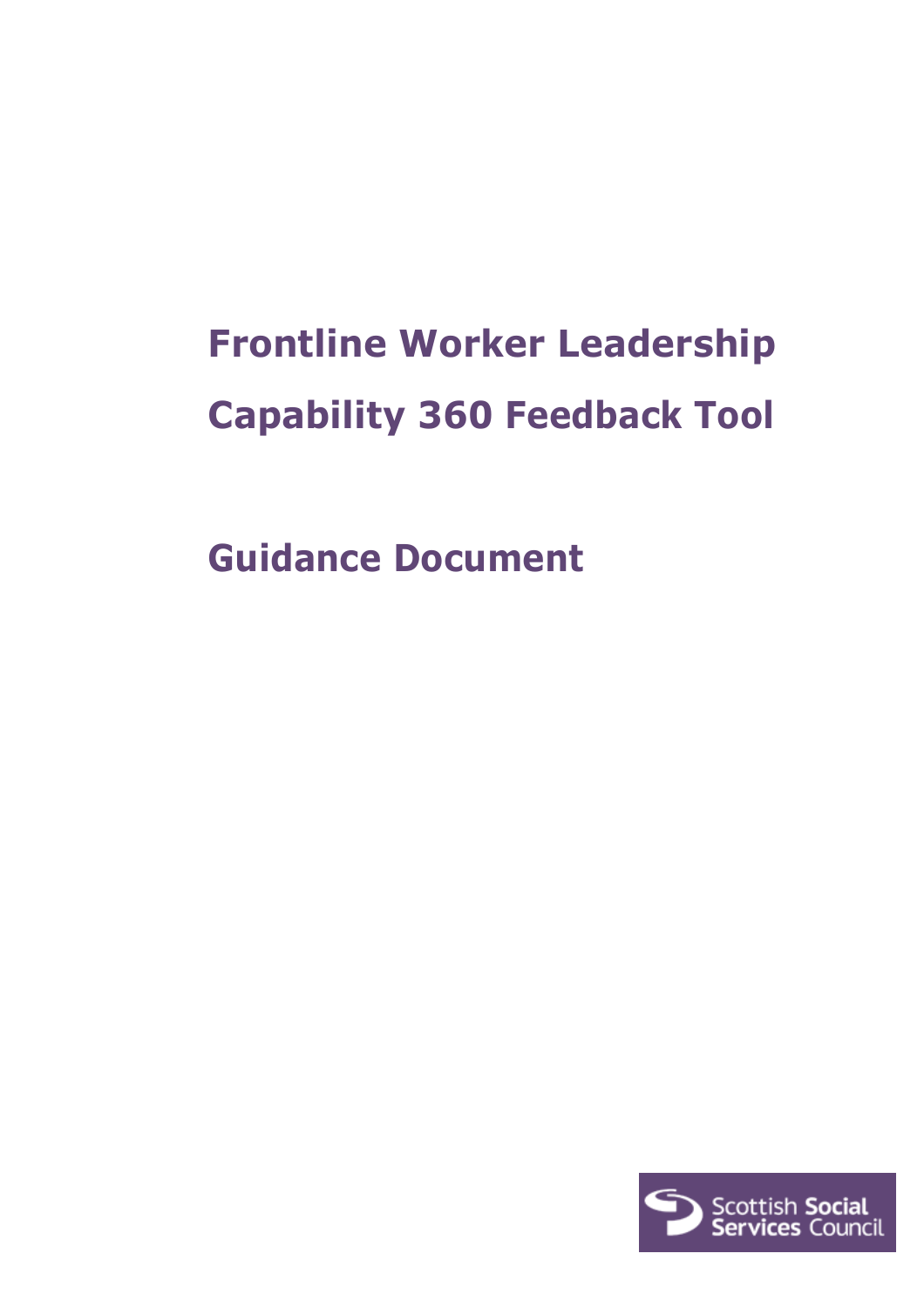# Contents

| 2. Using the Leadership Capability Feedback Tool - Frontline Workers 3 |  |
|------------------------------------------------------------------------|--|
|                                                                        |  |
|                                                                        |  |
|                                                                        |  |
|                                                                        |  |
|                                                                        |  |
| 3. Using the Leadership Capability Feedback Tool - Respondents 8       |  |
|                                                                        |  |
|                                                                        |  |
|                                                                        |  |

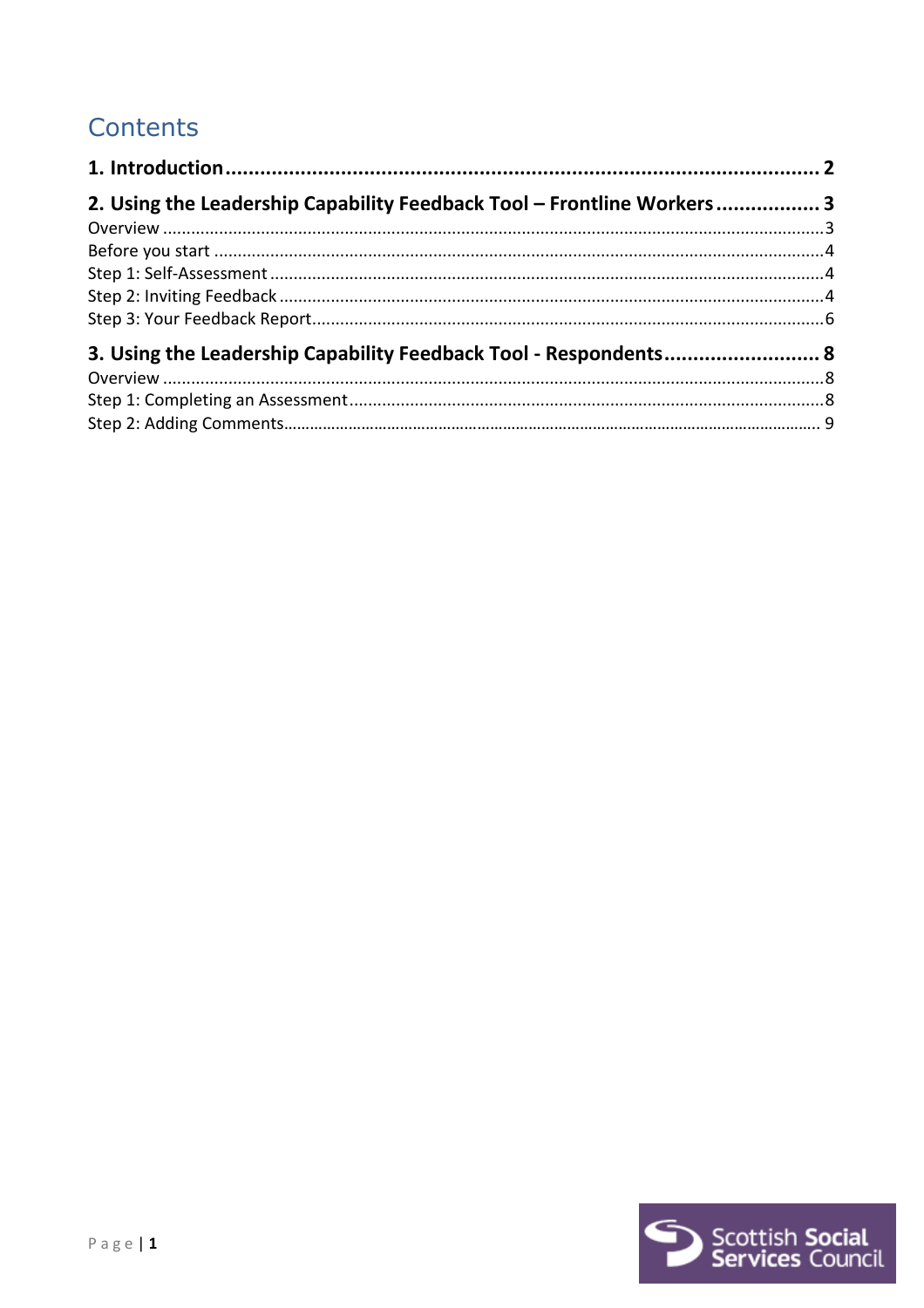# <span id="page-2-0"></span>**1. Introduction**

The Frontline Worker Leadership Capability Feedback Tool is an online, user friendly resource. It is designed to help frontline workers in social services, and other public services such as health, reflect on their leadership capability and identify strengths and areas for development.

The 360 feedback process allows individuals to evaluate their leadership behaviour in the workplace and then invite feedback from other people they work with.

Each person providing feedback can provide a different perspective on an individual's leadership capability. Combined feedback helps to build a richer, more complete and more accurate picture than could be obtained from any single source. As a result, individuals gain a better understanding of their skills and development areas based on self-perception, on how others view their leadership behaviours, and on how these compare.

This feedback, aligned with personal and professional goals, can contribute to a worker's learning and self-development plan.

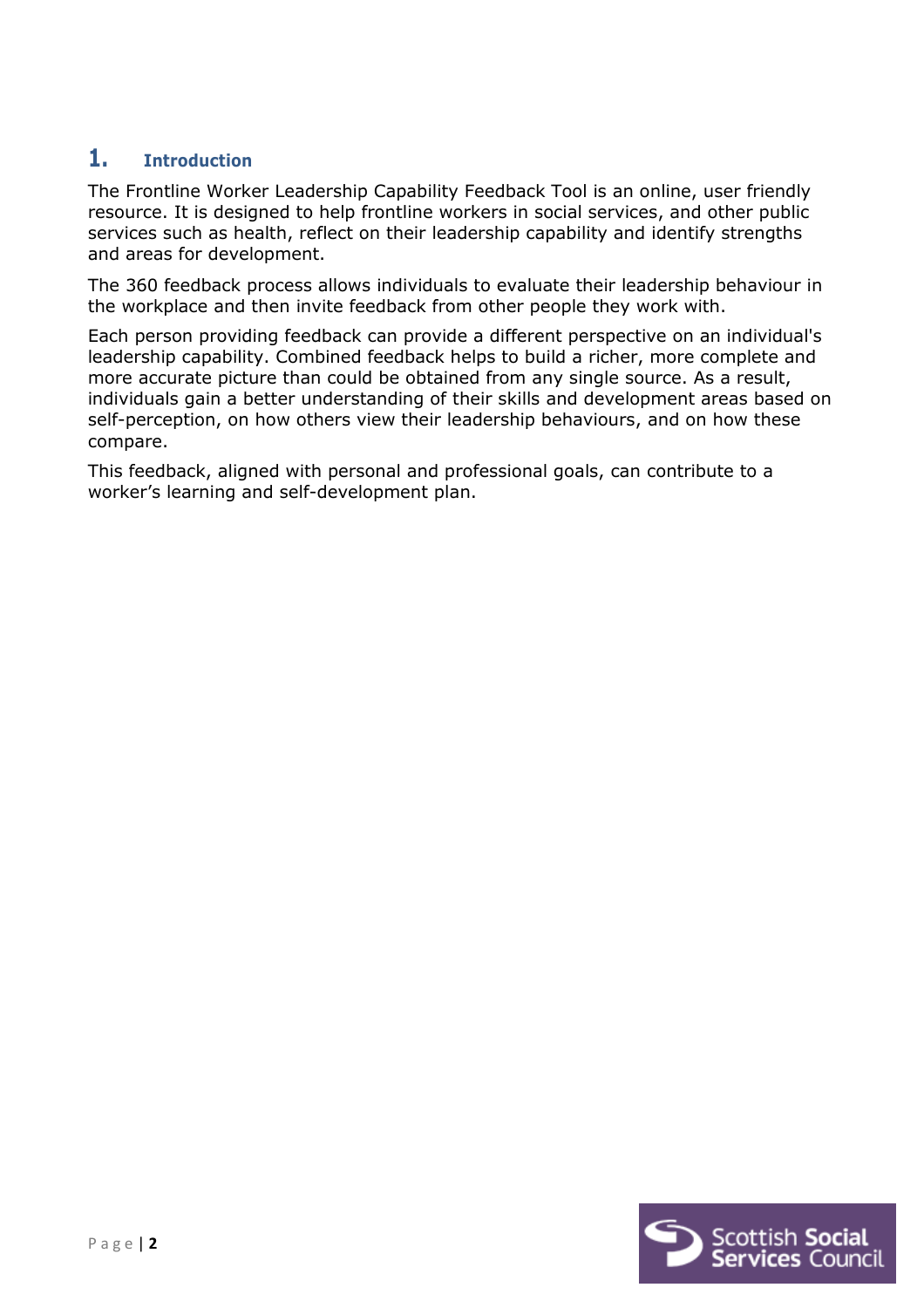### <span id="page-3-0"></span>**2. Using the Frontline Worker Leadership Capability Feedback Tool – Frontline Workers**

#### <span id="page-3-1"></span>**Overview**

Knowing yourself, your strengths and your development needs forms the foundation for effective leadership. Completing this process will give you a sense of where best to focus your energy to improve your competence, capability and impact as a worker.

Used with the support of a supervisor or mentor, the Frontline Worker Leadership Capability Feedback Tool will help you to:

- $\Box$  increase your understanding of effective leadership behaviour in your workplace
- $\Box$  reflect on your personal perceptions of your leadership skills, behaviours and attributes
- $\Box$  interpret feedback from colleagues and people who use your service
- $\Box$  identify your leadership strengths and focus on areas for development
- $\Box$  align your view of your leadership performance with that of others
- $\Box$  improve informal communication and feedback from others.

You can use the results of the feedback process to help you decide which areas of your own leadership you would like to prioritise for development using Step into [Leadership](http://www.stepintoleadership.info/) and other learning resources.

The Leadership Capability Feedback Tool involves three main steps.

**Step 1**: Completing a self-assessment that asks you to consider and assess your own leadership capability.

**Step 2**: Inviting feedback from at least two people, one of whom is a manager. The others are your choice, for example colleagues, people who use your service, carers or other professionals who have worked with you.

**Step 3**: Generating a report which brings together the results of your selfassessment with the feedback you have invited from others.

The questions used throughout the tool are based on the six leadership capabilities from Step into Leadership. Find out more about these leadership capabilities on the Step into Leadership website.

#### <span id="page-3-2"></span>**Before you start**

Receiving feedback from colleagues and people who use your service can sometimes be challenging, especially if the results are not what you expect.

The Leadership Capability Feedback Tool should be undertaken in a supportive environment and we recommend that you ask for support from your supervisor or

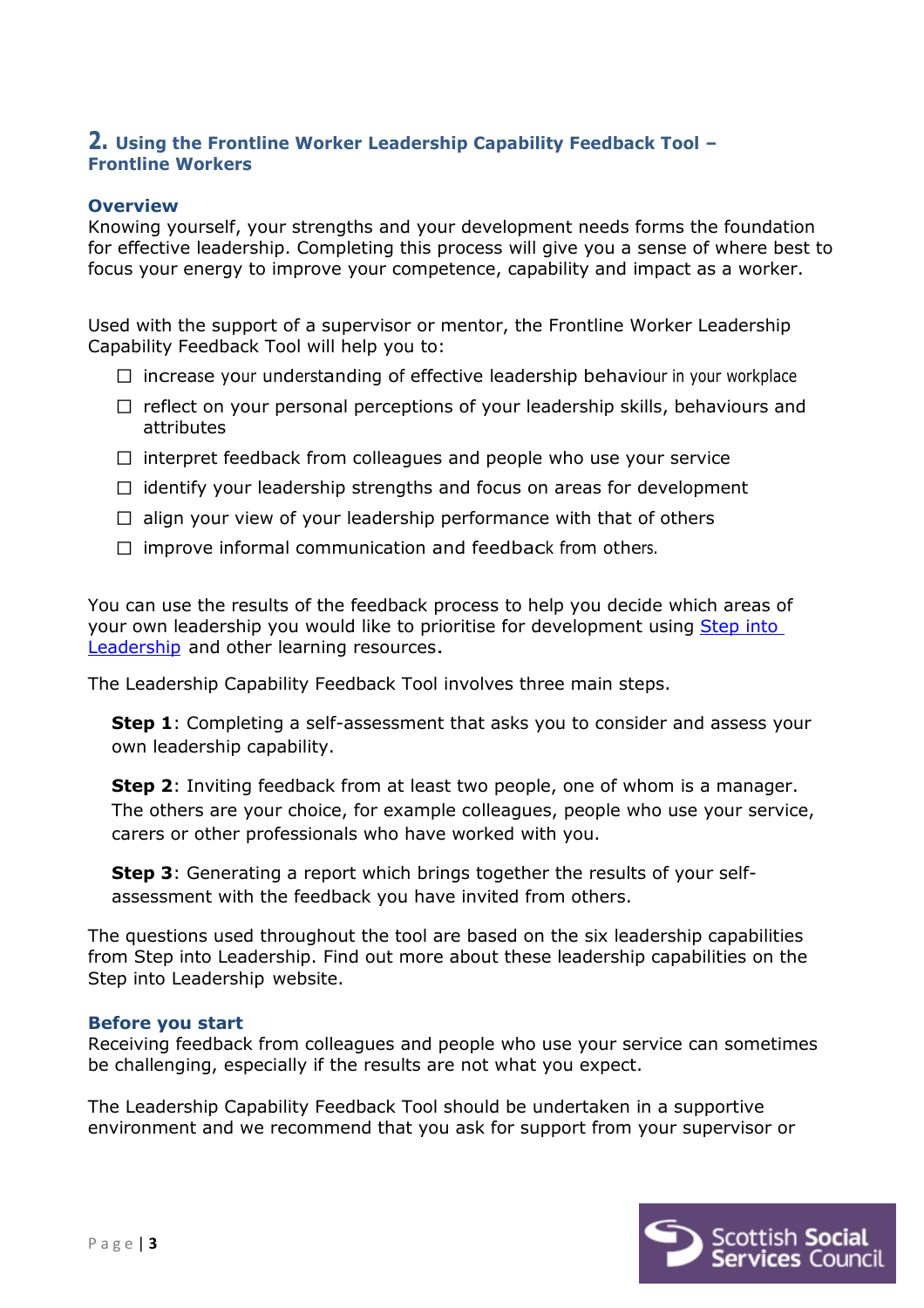mentor. Your supervisor or mentor may provide support with:

- $\Box$  considering who to invite to give feedback
- $\Box$  reflecting on your results
- $\Box$  identifying your strengths and priority areas for development.

#### <span id="page-4-0"></span>**Step 1: Self-assessment**

The first thing you need to do is a self-assessment against the six leadership capabilities which are vision, self-leadership, motivating and inspiring, empowering, collaborating and influencing, and creativity and innovation.

Each capability has a number of capability statements. Each statement is an indicator of leadership capability used to deliver your service and describes a combination of skills, attributes and other relevant characteristics related to that aspect of leadership.

You should consider each capability statement and, taking a balanced view, decide to what extent you demonstrate the characteristics of each using the following scale:

- $\Box$  Consistently
- $\Box$  Often
- □ Sometimes
- $\Box$  Rarely.

You must assess yourself against all the statements in each of the six capabilities in order to generate your report. You can change your ratings at any time up to the point that you generate your feedback report.

#### **Tips**

- □ **Complete the assessment fairly quickly**. Consider each statement fully without dwelling on it too much as your initial response is normally the right one. This will give you a snapshot of your current leadership capability.
- **You do not need to complete all six capability sections in one sitting.** You can complete one or more capabilities at a time and return to the Feedback Tool at a later date to complete the assessment. However, try to complete your self-assessment over a short space of time — aim for no longer than one week.
- **Be balanced.** Base your response on examples of behaviour over the 12 months up to completion of the self-assessment.
- □ **Be honest with yourself.** There is an opportunity to comment on each of the capabilities within the Frontline Worker Leadership Capability Feedback Tool. Comments at this stage often prove useful in clarifying your thinking when you receive your feedback report.

#### <span id="page-4-1"></span>**Step 2: Inviting feedback**

Identifying the most appropriate people to rate your performance is a key part of the process and you are in the strongest position to identify who is best to provide reliable

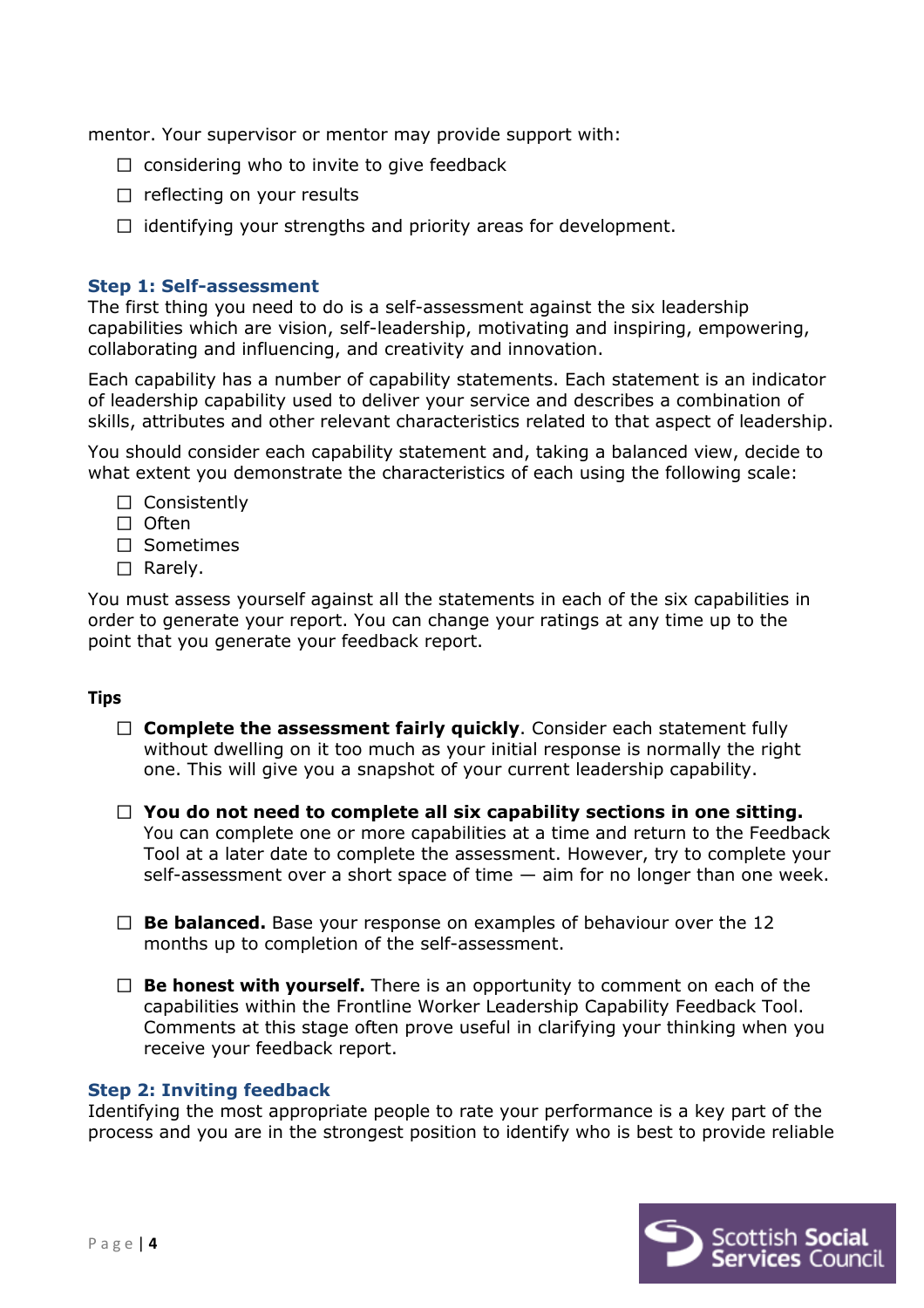ratings and meaningful feedback.

You should make your selection in agreement with your manager and/or mentor to ensure that a balanced sample of people is selected, and that you haven't overlooked any important sources. You must invite at least **two** respondents to give feedback. One of the people must be your manager. The people you invite could be from any of the following categories, depending on your role:



Please be aware that feedback provided may not be anonymous. Since you choose the people providing feedback, then you will most likely be able to tell who provided it.

You'll need the email addresses of the people you would like to invite to give feedback. It is best to get their agreement before you enter their details and let them know what the process will involve. Enter their email address into the tool and the category to which they belong. The Leadership Capability Tool will then send each of them an email inviting them to complete feedback on how well you demonstrate the six leadership capabilities. The respondent does not need a password to use the feedback tool. The email will provide them with a direct link to the assessment.

#### **Tips**

□ **Choose respondents carefully.** Choose people who have had the opportunity to observe you sufficiently and are able to comment constructively on how you

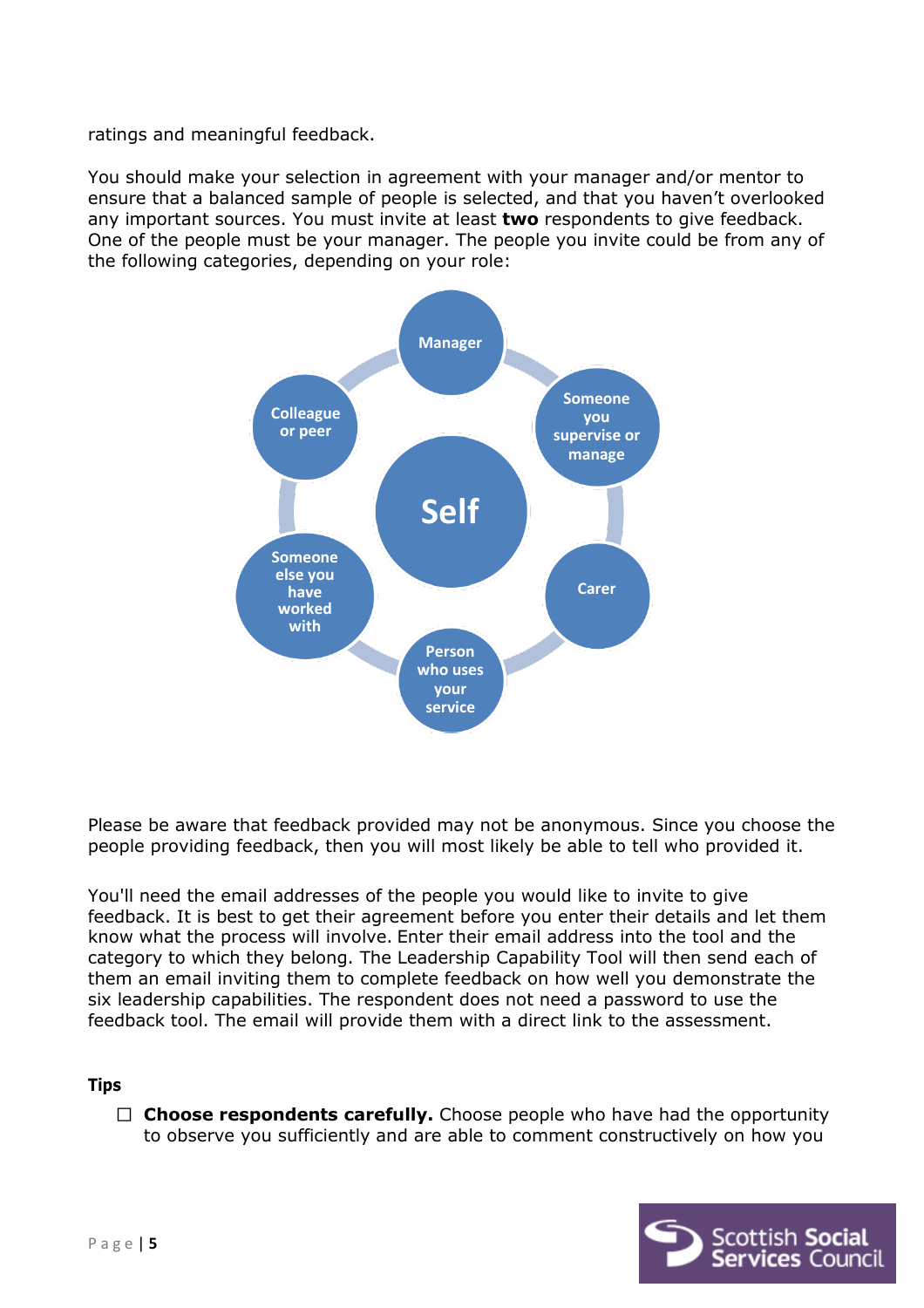behave.

- **Encourage honest feedback**. Choose people you trust to give honest feedback.
- **Choose from a different context.** You will get a more rounded and complete view if you ask for feedback from people who see you in a different context to your own.
- **Log in regularly**. Be sure to log into the tool on a regular basis to check on the progress of your feedback.
- □ **Send reminders**. You can send gentle email reminders to the respondents to encourage them to complete the assessment in a timely fashion.

#### <span id="page-6-0"></span>**Step 3: Your feedback report**

When you have completed your self-assessment, and the required number of respondents have completed the process, you will be able to generate your Leadership Capability Feedback Report.

Once you create your report, you are not able to change your self-assessment ratings and your overall assessment is archived.

The report shows how you have assessed yourself against the six leadership capabilities, and combines this with the feedback you got from others.

The feedback ratings for each leadership capability statement are analysed and the report highlights whether you are demonstrating each capability at an emerging, established or accomplished level.

#### **Understanding your results**

| If you<br>get               | Then                                                                                                                                                                                                                                     |
|-----------------------------|------------------------------------------------------------------------------------------------------------------------------------------------------------------------------------------------------------------------------------------|
| <b>Between</b><br>1 and $2$ | You're showing evidence of some indicators at an emerging<br>leadership level. We suggest that you start with the capabilities<br>listed as your areas for development, and consolidate your skills at<br>the emerging leadership level. |

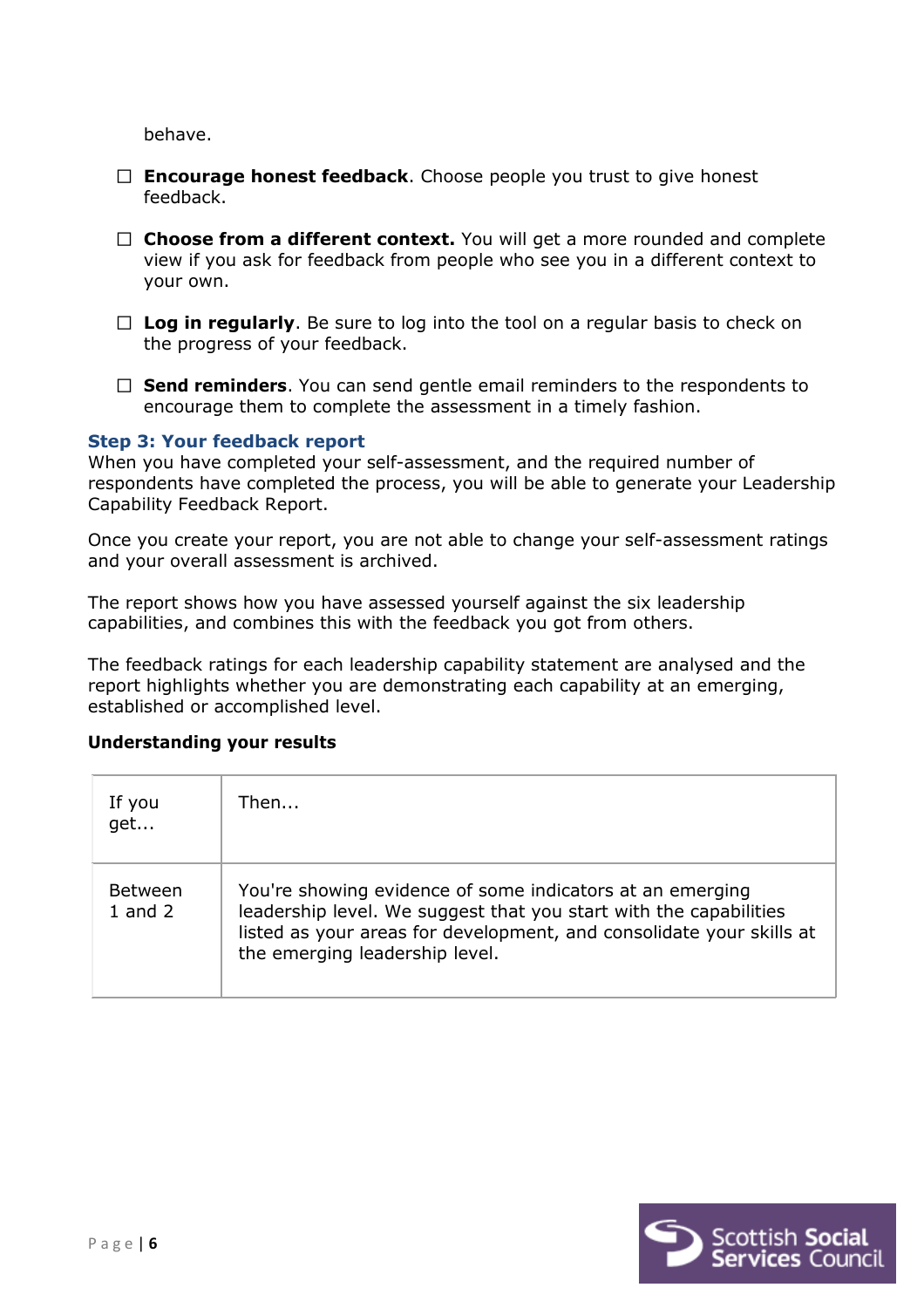| <b>Between</b><br>$2$ and $3$ | You're showing evidence of some indicators at an emerging<br>leadership level, and some of those at an established level. We<br>suggest that you start with the capabilities listed as your areas for<br>development, and consolidate your skills at the emerging<br>leadership level, before moving on to the established leadership<br>level. |
|-------------------------------|-------------------------------------------------------------------------------------------------------------------------------------------------------------------------------------------------------------------------------------------------------------------------------------------------------------------------------------------------|
| <b>Between</b><br>3 and $4$   | You're showing evidence of some indicators at an established<br>leadership stage and some at an accomplished level. We suggest<br>that you start with the capabilities listed as your areas for<br>development, and consolidate your skills at the established level<br>before moving on to the accomplished level.                             |
| 4                             | Well done! Your results suggest you are showing accomplished<br>leadership.                                                                                                                                                                                                                                                                     |

## **Tip**

 $\Box$  Reflect on your results and consider your next steps by creating an action plan. Having a specific, measurable and achievable action plan is important for change. The trick is to make sure you take the time to set clear and specific goals.

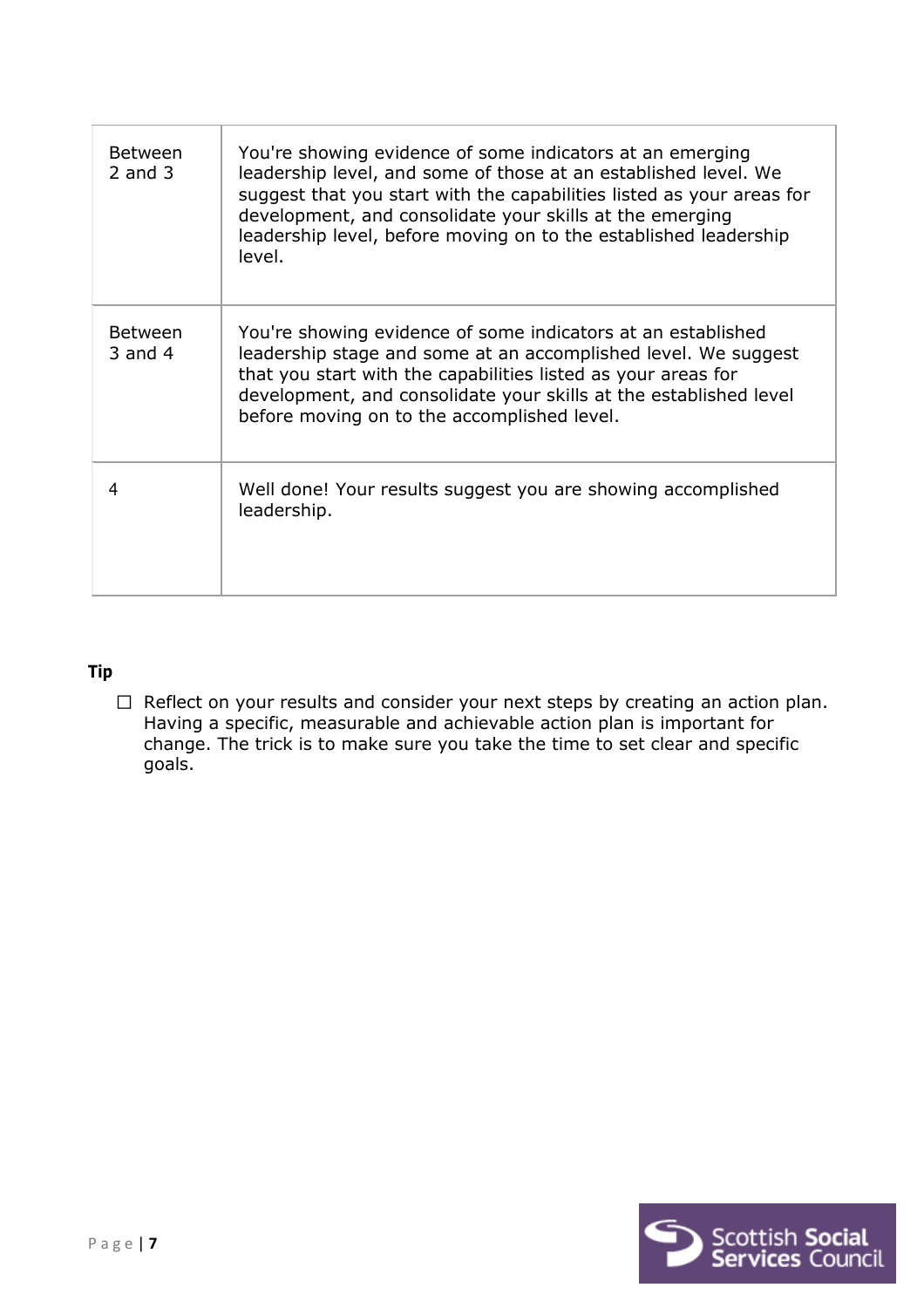# <span id="page-8-0"></span>**3. Using the Frontline Worker Leadership Capability Feedback Tool – Respondents**

#### <span id="page-8-1"></span>**Overview**

If you are asked to provide feedback for a person who you have experience of working with, you will receive an automated email containing a link to the relevant page of the feedback tool. The link is securely coded so that only you can access the questionnaire.

The Frontline Worker Leadership Capability Feedback Tool invites you to provide feedback in two ways.

- 1. Rating the person's leadership capability using the leadership capability statements.
- 2. Providing supporting comments and feedback.

Please note that feedback should be given in an open and honest environment to help the person who asked for feedback to improve. The feedback is summarised per capability. Feedback may not be anonymous.

It should take about 20 minutes for you to complete the feedback.

#### <span id="page-8-2"></span>**Step 1: Completing the feedback**

The tool includes six short sections relating to six leadership capabilities (vision, selfleadership, motivating and inspiring, empowering, collaborating and influencing, and creativity and innovation).

Each capability has a number of capability statements. Each statement is an indicator of leadership capability used to deliver that person's service and describes a combination of skills, attributes and other relevant characteristics related to that aspect of leadership.

You should consider each capability statement and, taking a balanced view of the person's capability based on your personal experience, decide to what extent the individual demonstrates the skills and attributes using the following scale:

- $\Box$  Consistently
- $\Box$  Often
- □ Sometimes
- $\Box$  Rarely
- $\Box$  Not observed.

If you do not have experience or knowledge of the person in relation to certain leadership capabilities, or feel unable to answer particular questions, that's fine. Simply select 'Not observed' as your answer.

Note that the statements refer to 'I'. This 'I' refers to the person who has invited feedback from you.

You must feed back to the recipient against all the statements in each of the six

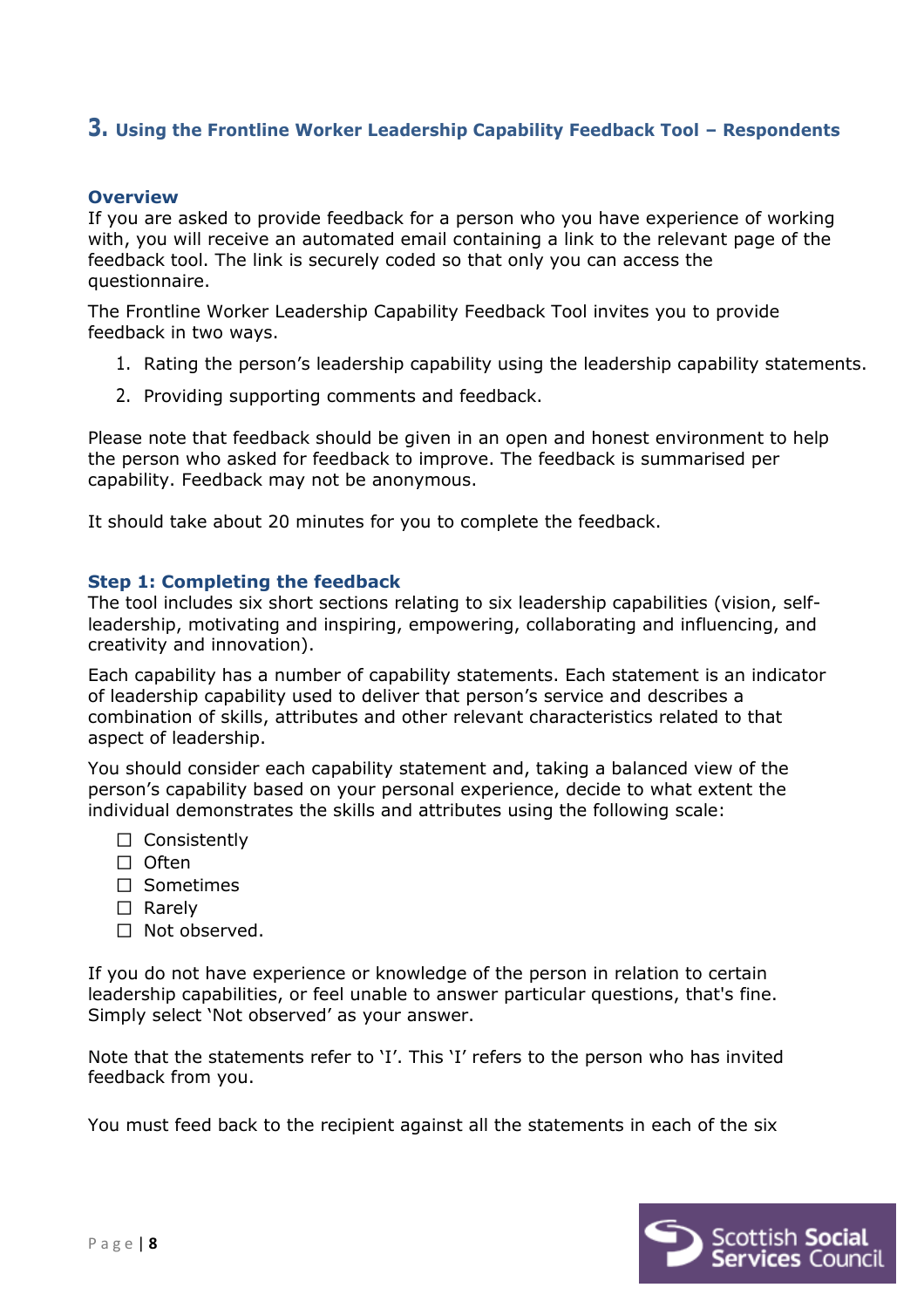capabilities before you can submit your assessment. You can change your ratings at any time up to the point that you send your feedback.

#### **Tips**

- □ **Complete the feedback fairly quickly**. Consider each statement fully without dwelling on each too much as your initial response is normally the right one. This will give the individual a snap shot of his or her current leadership capability.
- **You do not need to complete all six capability sections in one sitting.** You can complete one or more capabilities at a time and return to the tool at a later date to complete the assessment by following the link in the email. However, try to complete the assessment over a short space of time  $-$  aim for no longer than one week.
- **Be balanced.** Base your response on examples of the individual's behaviour over the 12 months up to completion of the feedback.

#### <span id="page-9-0"></span>**Step 2: Adding comments**

There is an opportunity to comment against each of the capabilities within the Leadership Capability Feedback Tool. Comments at this stage often prove useful in clarifying meaning when the individual receives their personal feedback report.

Submit your completed feedback as instructed.

#### **Tips**

- **Be candid and constructive**. Constructive feedback is honest, informationspecific, issue-focused, and based on observations.
- **Be direct when delivering your message.** Both negative and positive feedback is valuable and should be given in a straightforward manner.
- **Give negative feedback in a helpful way.** The purpose of negative feedback is to create awareness that can lead to learning and development. Be open and honest while remaining sensitive to how the message will be received.
- □ State observations, not interpretations. Observations are what you see occur; they are factual and non-judgmental. Focus on the behaviour and not the person and give thought to how you phrase your comments.
- □ **Offer a balanced view.** Avoid giving feedback that relates just to the last time you worked with the person or to one-off incidents as this may be biased, particularly if it relates to an especially good or bad interaction.
- $\Box$  **Make feedback relevant.** Think more generally and over the past 6-12 months when providing your feedback. However, don't give feedback that relates to longer than 12 months ago  $-$  it's likely to be out of date.